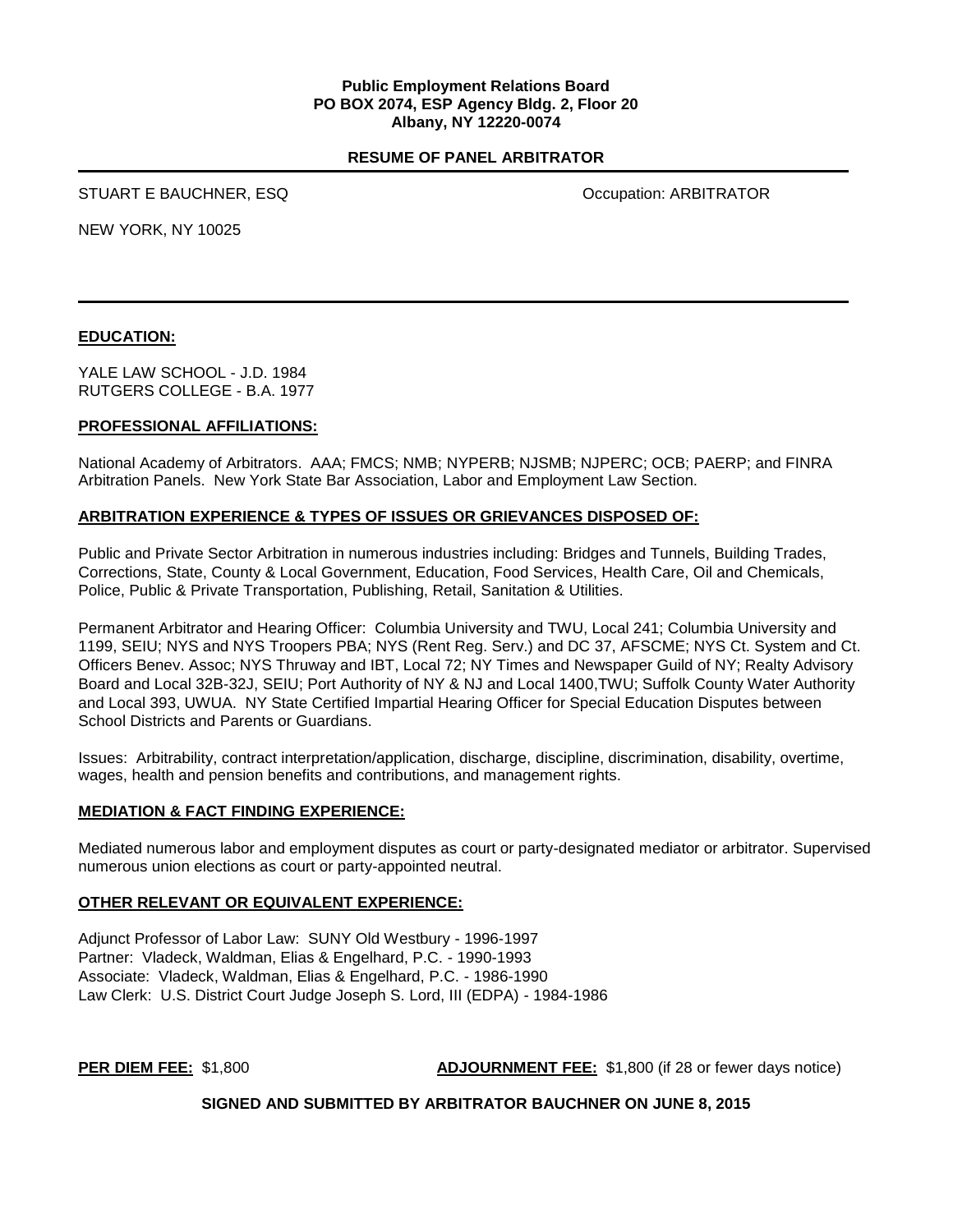#### **Public Employment Relations Board PO BOX 2074, ESP Agency Bldg. 2, Floor 20 Albany, NY 12220-0074**

## **BILLING DISCLOSURE STATEMENT**

### ARBITRATOR'S NAME: **STUART E BAUCHNER, ESQ**

The following is a description of my fees and expenses:

## A) HEARING TIME.

- (1) My per diem is **\$1,800** for each day or any part thereof spent hearing a case.
- (2) If a hearing day exceeds \_ **8**\_ hours, I charge:
	- \_\_\_\_\_ a second full per diem \_\_**X**\_\_ a prorated per diem
	- \_\_\_\_ no additional charge \_\_\_\_\_\_\_ other (describe)
- (3) Additional comments:

## B) STUDY TIME.

- (1) I charge **\$1,800** for each day spent in preparation of the opinion and award.
- (2) This charge \_**X\_** will \_ \_ will not be prorated for partial days devoted to such preparation.
- (3) Additional comments:

## C) TRAVEL TIME AND EXPENSES.

(1) When travel time plus hearing time exceeds \_\_**10**\_\_ hours in a calendar day:

\_ **\_** Not applicable (no additional charge)

- \_\_**X** \_ I charge as follows (describe): A PRORATED PER DIEM
- (2) I charge for actual, travel-related expenses incurred in connection with the case \_**X**\_\_YES \_\_\_\_ NO.

Where appropriate, a mileage charge for auto travel will be billed at:

**X** Prevailing IRS rate \_\_\_\_\_\_\_\_\_\_\_\_\_\_\_\_ Other (describe):

(3) When the scheduled hearing day(s) requires an overnight stay:

\_\_**X**\_ There is no charge, other than for lodging and subsistence.

\_\_\_\_\_ I charge as follows (describe):

(4) Additional Comments: A PRO RATED PER DIEM IS CHARGED FOR TRAVEL TIME THE DAY BEFORE OR AFTER A HEARING. IF TRAVEL TIME PRECLUDES THE SCHEDULING OF A HEARING ON THE DAY OF TRAVEL, A FULL PER DIEM IS CHARGED.